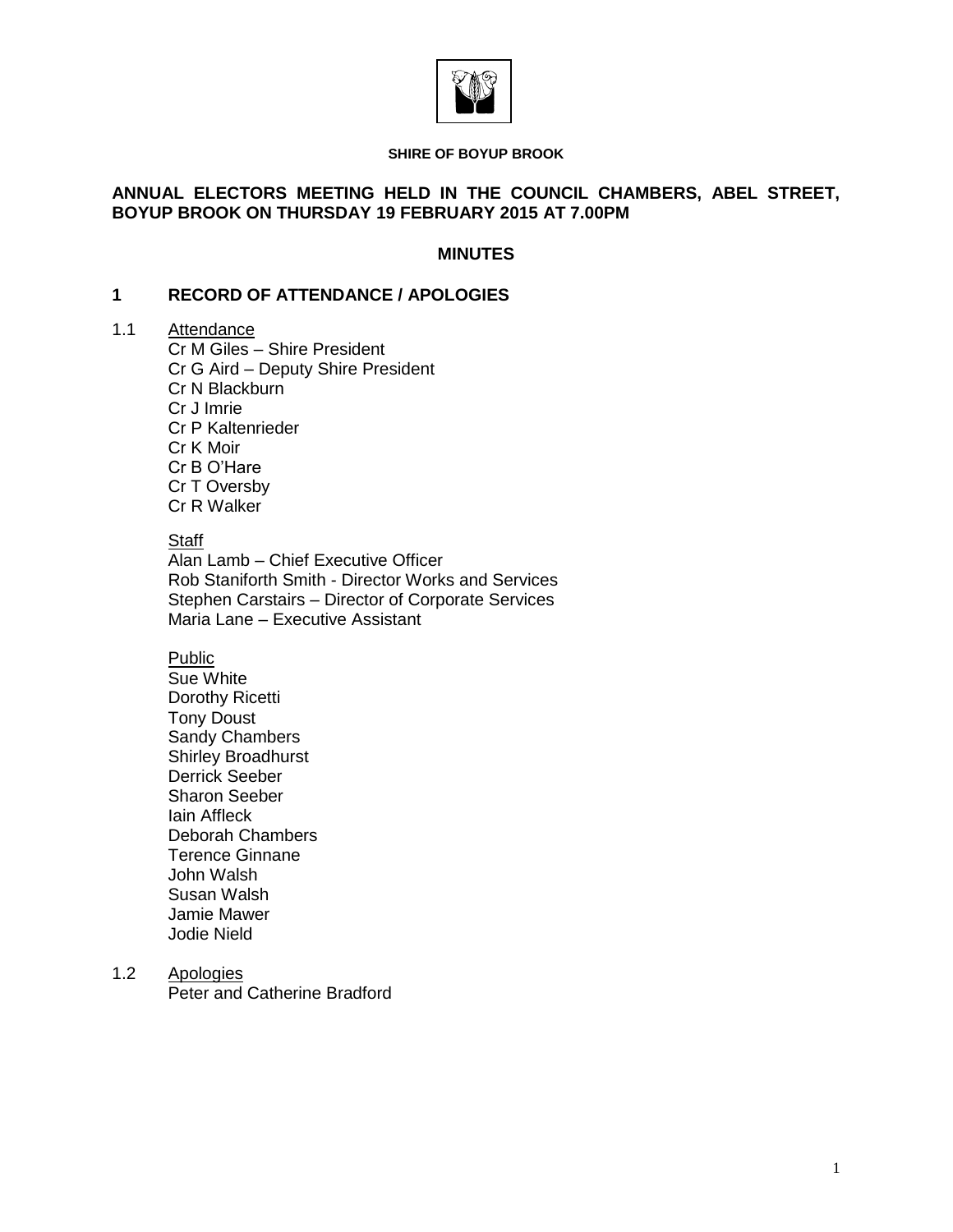# **2 CONFIRMATION OF MINUTES OF PREVIOUS MEETING**

2.1 Minutes of the previous meeting held on  $19<sup>th</sup>$  December 2013.

**MOVED: Cr Kaltenrieder SECONDED: Cr Aird That the minutes of the annual meeting of electors held on 19 th December 2013 be confirmed as a true and correct record.**

**Carried all Res 18/15**

# **3 RECEIVING OF THE ANNUAL REPORT FOR THE YEAR ENDED 30TH JUNE 2014**

**3.1 Annual Report 2013/14**

**MOVED: Cr Imrie SECONDED: Cr Oversby**

**That the Annual Report for the year ended 30th June 2014 as presented and made available previously to the public be received.**

**Carried all Res 19/15**

#### **4 GENERAL BUSINESS**

4.1 Questions with Prior Notice as per Advertisement and Notices.

#### **Mr Tony Doust**

#### **QUESTION**

"Boyup Brook Swimming Pool – Proposed heating:-

I would like the Council to provide the electors of the Boyup Brook Shire with the following information prior to making any final decision to proceed with any proposal to heat the Boyup Brook Swimming Pool.

- A comparison between the total number of hours that the Pool is currently open to the public during the current financial year and the total number of hours for a full financial year that is proposed under the new arrangement if the heating of the Pool proceeds. A breakdown of these hours on a week by week basis to also be included.
- A detailed budget for the operation of the Swimming Pool including all costs and income as per the formal detailed schedule in the 2014/15 adopted budget (together with any approved changes) and a detailed comparison of these costs and income for a full year operation of any new proposal to heat the facility."

# **RESPONSE**

Council is working its way through expressions of interest regarding heating for the existing pool facility. The next step may be to call tenders. The call for expressions of interest will provide Council with the heating options available and an indication of cost to purchase and, more importantly, some information on the whole of life costs. The next phase will provide more firm costs to purchase and keep a heating system.

There is no intention to significantly change the current pool open season (November to March). Part of the funding arrangement with a community group is that the pool season is extended at a management level, to make the most of the heating and weather conditions, but the plan is that this would be achieved by closures at appropriate times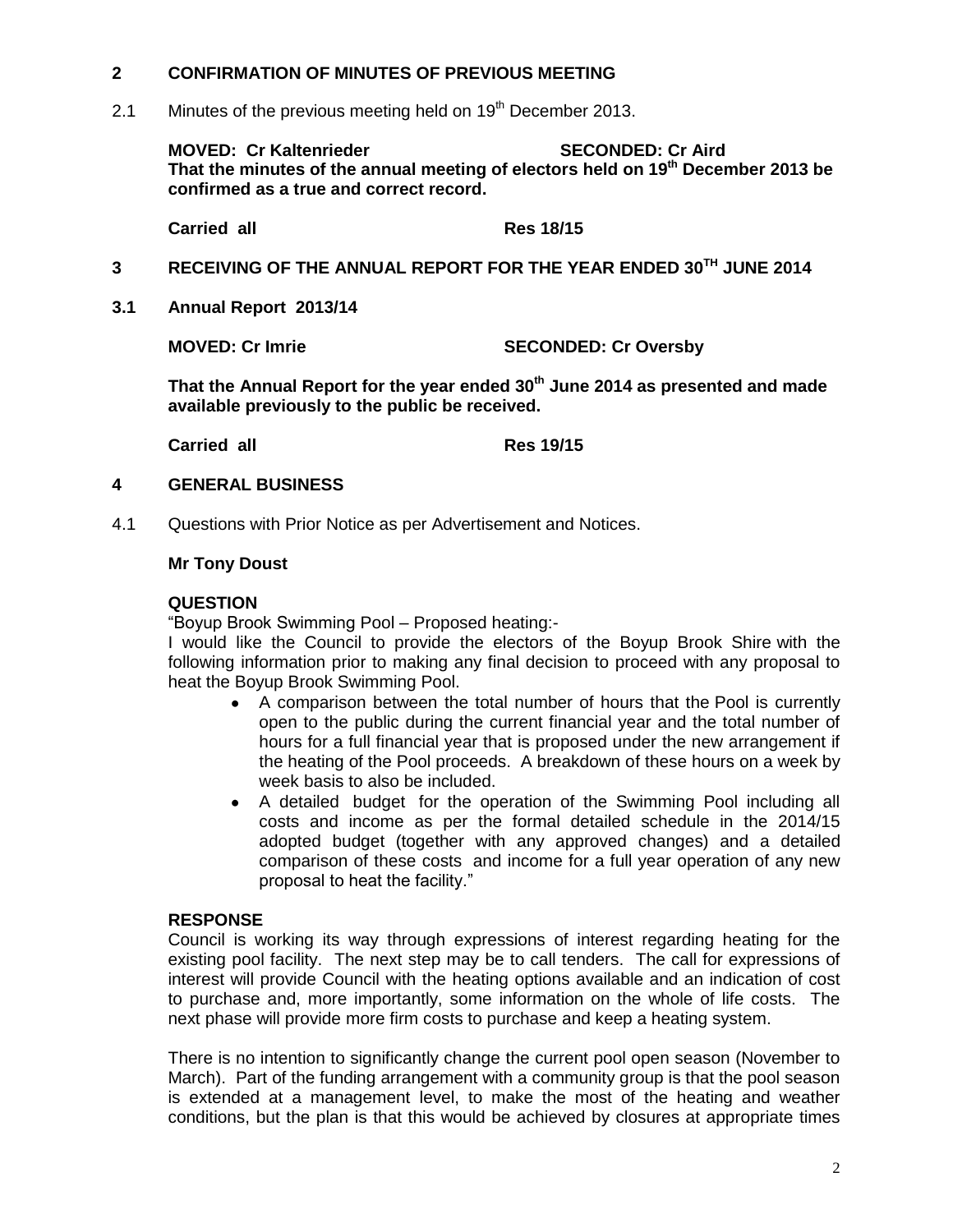during the cooler months of the normal season. There is no anticipation of increased labour costs to achieve the earlier opening and later closing.

The project is funded a third by the community group, a third by Council and a third by the Department of Sport and Recreation. The first two sources of funds have been confirmed and the latter is subject to a successful application.

It is highly unlikely that Council will go ahead with the heating initiative if the annual cost burden of the improvements is prohibitive. It is expected that Council would provide non confidential information on costs and the like, that is used by it in its decision making process for the pool heating project.

## **Mr Terence Ginnane**

#### **QUESTION**

Would you supply for the Elector's meeting an overview of the business performance of the Medical centre comparing the earlier years' profitability to recent deficits and reasons for any significant variance.

#### RESPONSE

The net of Medical Centre income and expenditure for completed financial years from 2005/6 to 2013/14 is as follows:

| 2005/2006 | 2006/2007 | 2007/200 | 2008/2009 | 2009/2010 | 2010/2011 | 2011/2012 | 2012/2013 | 2013/2014 |
|-----------|-----------|----------|-----------|-----------|-----------|-----------|-----------|-----------|
| 70,535    | 528       | 11,113   | 56,225    | 6,353     | 2,805     | 2,523     | $-16,660$ | $-85,661$ |

It should be noted that the figures come from the audited annual accounts and have not been adjusted for comparison purposes. Care should always be taken when trying to compare financial data as changes in treatments and the like distort the figures. 2005/6 and 2006/7 do not include depreciation on the house or depreciation on the medical centre which is included all other years. 2005/6 and 2007/8 do not include Depreciation for the vehicle which is included all other years. 2005/06 and 2006/7 do not show superannuation as a separate account, could be included in salaries and wages or incorrectly shown in another area of the accounts. It appears that the years 2008/09 to 2013/14 can be compared without adjustment for changes in the treatment of expenditure. Similarly there is a need to adjust for extraordinary items in order to draw a true comparison. For example 2013/14 includes the payment for long service leave, a corresponding loss of income and an increase in employee costs (for the relief people).

The annual results have not been adjusted because the question relates to an over view and not a detailed analysis.

The figures show that the Medical Centre has ceased to make a profit and that it appears to be trending toward an annual subsidy. Council has been monitoring the financial performance of the Centre for some time now and engaged a consultant to analyse the operation, income and expenditure in some detail, then project the financial performance over a number of years to clearly indicate to Council what the ongoing position may be. The brief also included advice on changes that could be made to the operation, and the like, that could impact on future trends. The consultant has taken longer than had been hoped to complete their work but is now wrapping the project up and will report soon.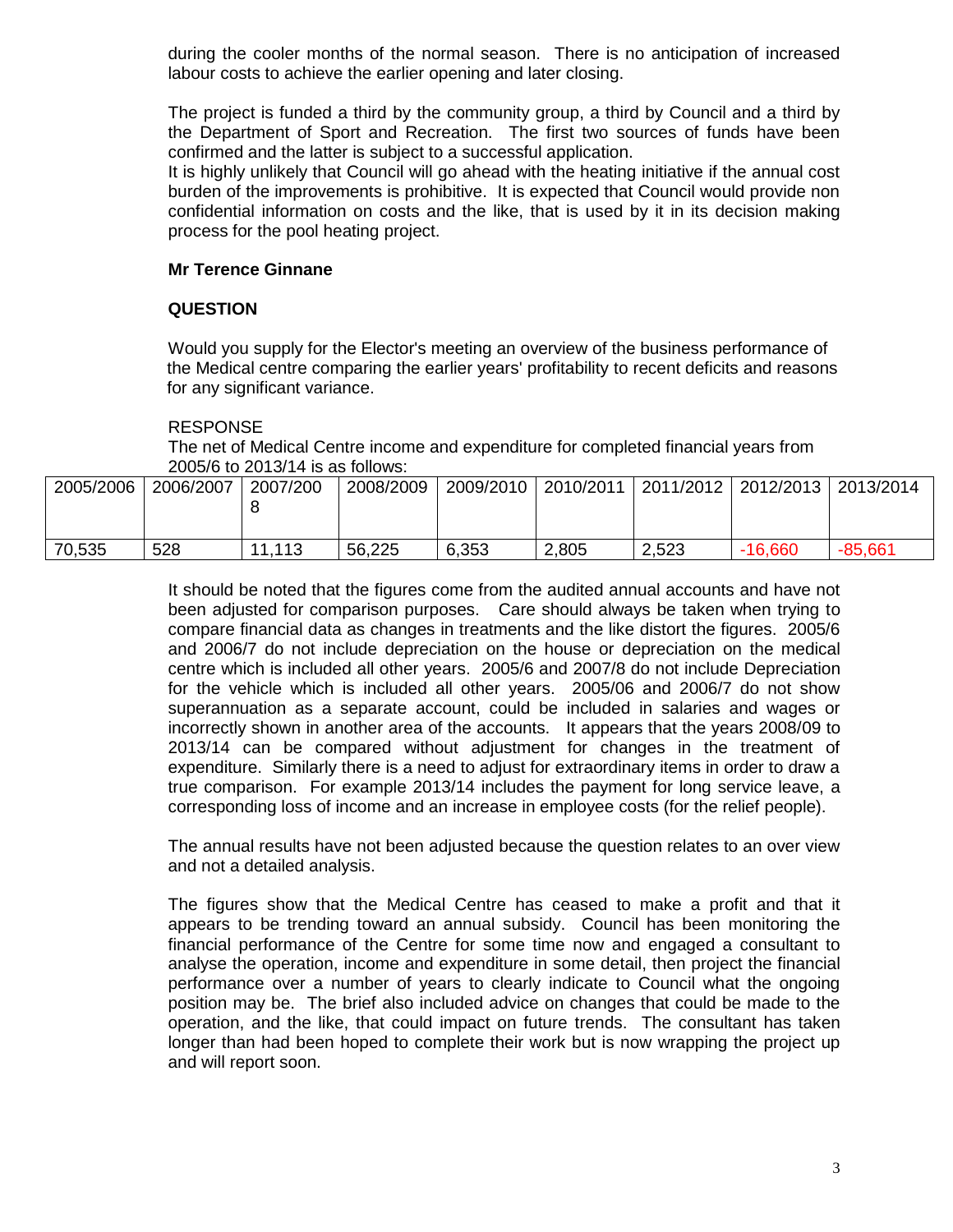It would be premature at this stage to give any reasons for the change in the net operating position, because this is what the Consultant is establishing, however it is apparent that most of the Centre's income is Government controlled funds (Medicare, Health Department etc) which does not keep pace with cost increases. This will not be the sole factor but it is evident that it will be increasingly significant going forward.

## **Mrs Sue White**

#### **QUESTION**

1. Does the Council have any funds set aside to take care of the graves of past residents who have no relatives?

Rationale: I have attended a number of funerals this year at the Boyup Brook Cemetery, and am much saddened to see the state of a number of the graves. One that comes to mind is that of Mrs. Fox (wife of James). They used to live on Area Road in Dinninup, and I know they had no offspring, and that John Beatty used to keep an eye on them. John Beatty and his family have now left the district and I don't feel should be held responsible for the upkeep of that particular grave since it is no blood relation.

#### **RESPONSE**

Council does not budget for the maintenance of the graves of past residents who have no relatives.

The Cemeteries Act clearly puts the obligation for maintenance of memorials (any fixture or thing commemorating the grave) on to the holder of the right of burial. Rights of burial (akin to a lease of a piece of land) are for 25 years and may be extended for up to an additional 25 years, on payment of the appropriate fee. There is no provision for an extension past the second 25 years.

Council maintains the cemetery grounds etc within its budgetary constraints. Currently, it costs \$17,000 to maintain the cemetery and the income is \$5,000.

#### **QUESTION**

2. Can Council insist that family members repair graves that have fallen into disrepair or charge them for having it done?

Rationale: There are some graves in the cemetery that have sunk and the lids are cracked, which does not look good for our community. There used to be a committee for the tidiness of the Cemetery known as "Friends of the Cemetery", but that seems to have disbanded. I know the Council were to install a tank for water up there, but I haven't seen any evidence of it? The particular grave I refer to is that of Mr. Jim Cumming - a well known long time resident who still has a son and grandson living in the district. I believe they have been approached in the past by the afore-mentioned committee, but to no avail.

#### **RESPONSE**

The Cemeteries Act provides that the holders of a right of burial can be required to do work. In the event that the right holder fails to do the work, the Shire Council may then do the work and seek to recover costs in court. Not all graves are the subject of a current right of burial. The legislation provides also that the Shire Council may preserve graves, memorials and records which, in its opinion, are of historical significance.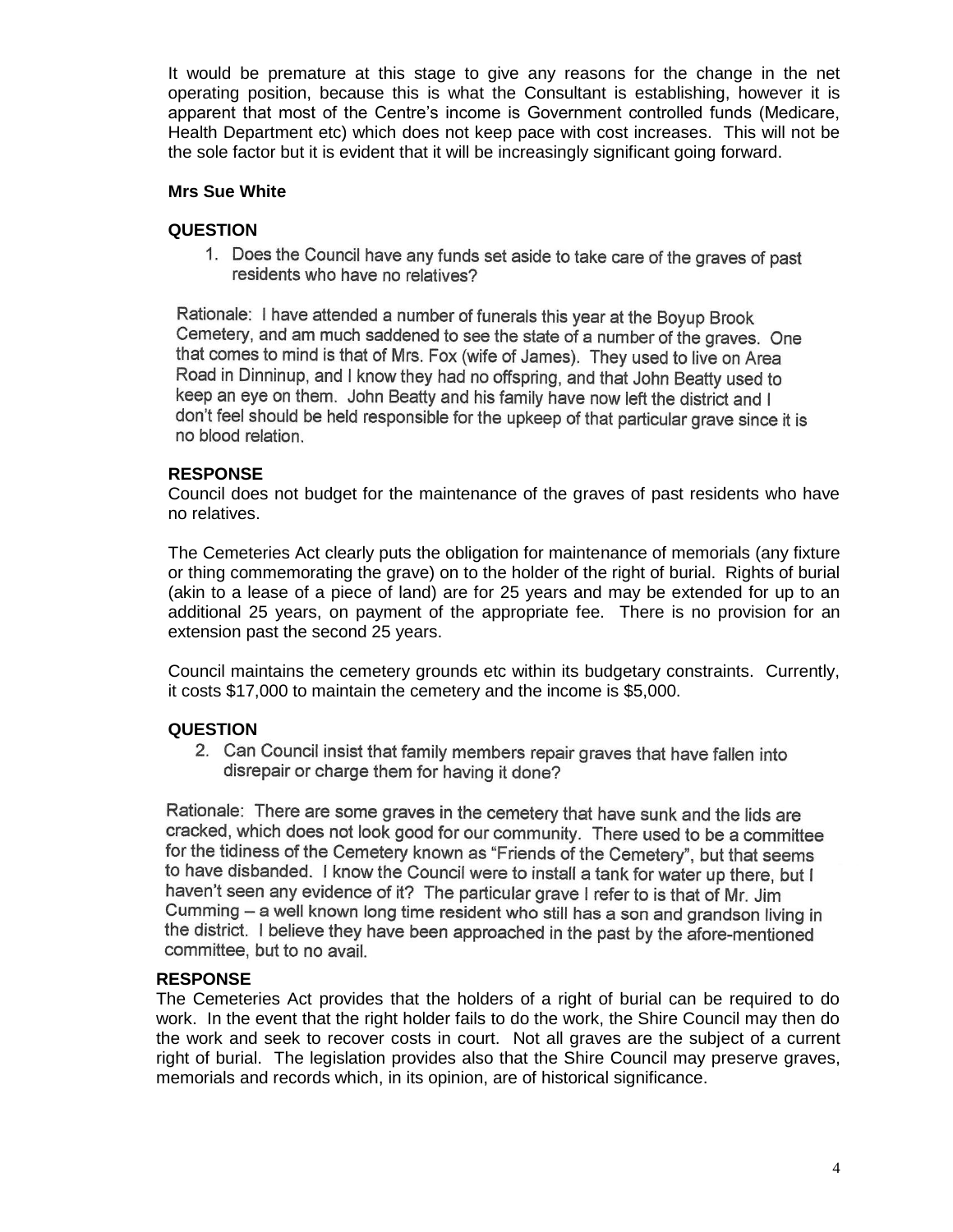# **QUESTION**

3. What is the current standing of the Expressions of Interest which have been requested for the heating of the swimming pool? Do you expect to hear results of the grant funding application to DSR in March?

# **RESPONSE**

The time to lodge expressions of interest has closed (closed 5th February 2015). A report on the expressions lodged has been put to Council (19th February 2015) for a decision on the next step.

The Department of Sport and Recreation grant application, lodged last year to part fund the planned heating, is still with the Department. Announcements would have normally been made by this time but there is a new Minister and perhaps other factors, no announcements have been made as yet. It is not possible to estimate when the announcements might be made.

#### **4.2 Public Question Time**

#### **4.3 Town appearance**

Sue White congratulated the Shire's outside staff on the way in which the town was presented for the Country Music Club festival and asked that this be passed onto the relevant staff.

#### **4.4 Australia Day Awards – Honour Board**

Sue White asked if there was an honour board to record the names of Australia Day Award recipients

The Executive Assistant advised that these honour boards were located in the Council Chambers foyer.

# **4.5 Recycling services**

Terry Ginnane noted that it was a shame that the recycling service had ceased and noted that the Shire had received awards for its efforts in this area and that it had been a leader in the field.

The CEO advised that the service was provided by the Lions and that it became unviable.

Cr Oversby added that the service relied heavily on Council subsidies and the efforts of volunteers. He noted that Rex Lee Steere had for many years transported collected materials to Perth, to be sold, in his own truck at his own cost. When he could no longer provide this contribution to the Lions, the cost of transport became a significant factor.

# **4.6 Recycling services**

Jodie Nield suggested that the financial impact of dealing with a higher volume of rubbish now that recycling had ceased, might be in line with costs for continuing the service.

The CEO outlined the new services that will come from a regional approach that Council had embraced. Broad information on the new services had been communicated to the community on a number of occasions but the detail (including the annual charge for new collection services) was yet to be fully developed. That the plan was to put the detail of the new services to the community later in the year, include the details in the next budget, with the intention to commence the services in 2015/16.